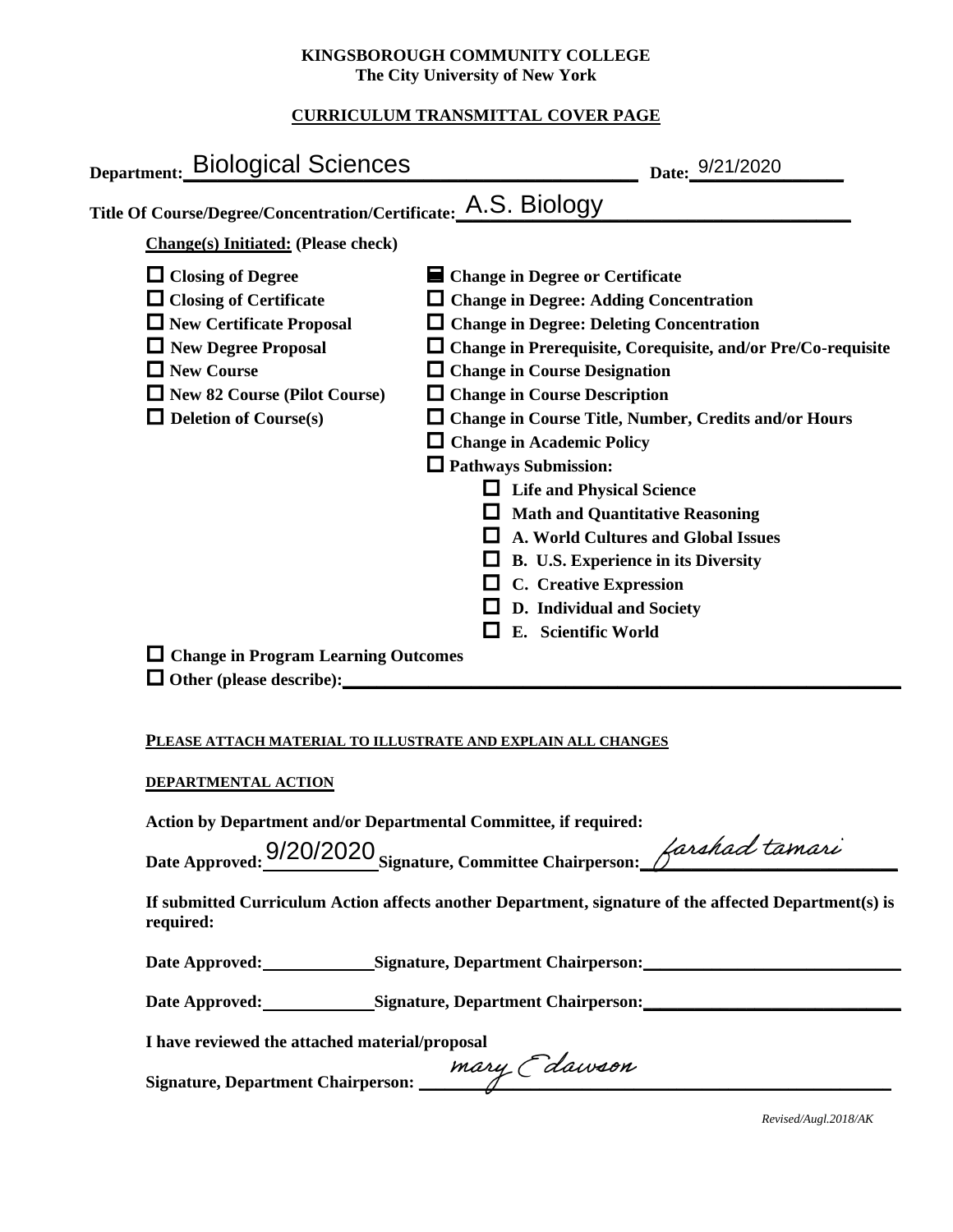| TO:   | FALL 2020 Curriculum Committee                                            |
|-------|---------------------------------------------------------------------------|
| FROM: | Mary Dawson, Ph.D. Professor and Chair, Department of Biological Sciences |
| DATE: | September 21, 2020                                                        |
| RE:   | Change Degree Requirements for the A.S. Biology                           |

The Department of Biological Sciences is proposing a change in degree requirements for the A.S. Biology.

## **Change:**

1. Addition of MAT 9B0 – College Algebra for STEM Majors, under Required Core: Mathematics and Quantitative Reasoning (MQR)

## **Rationale for Change:**

These changes are necessary based on the proposed new course, MAT 9B0 – College Algebra for STEM Majors, by the Department of Mathematics and Computer Science to the Fall 2020 Curriculum Committee.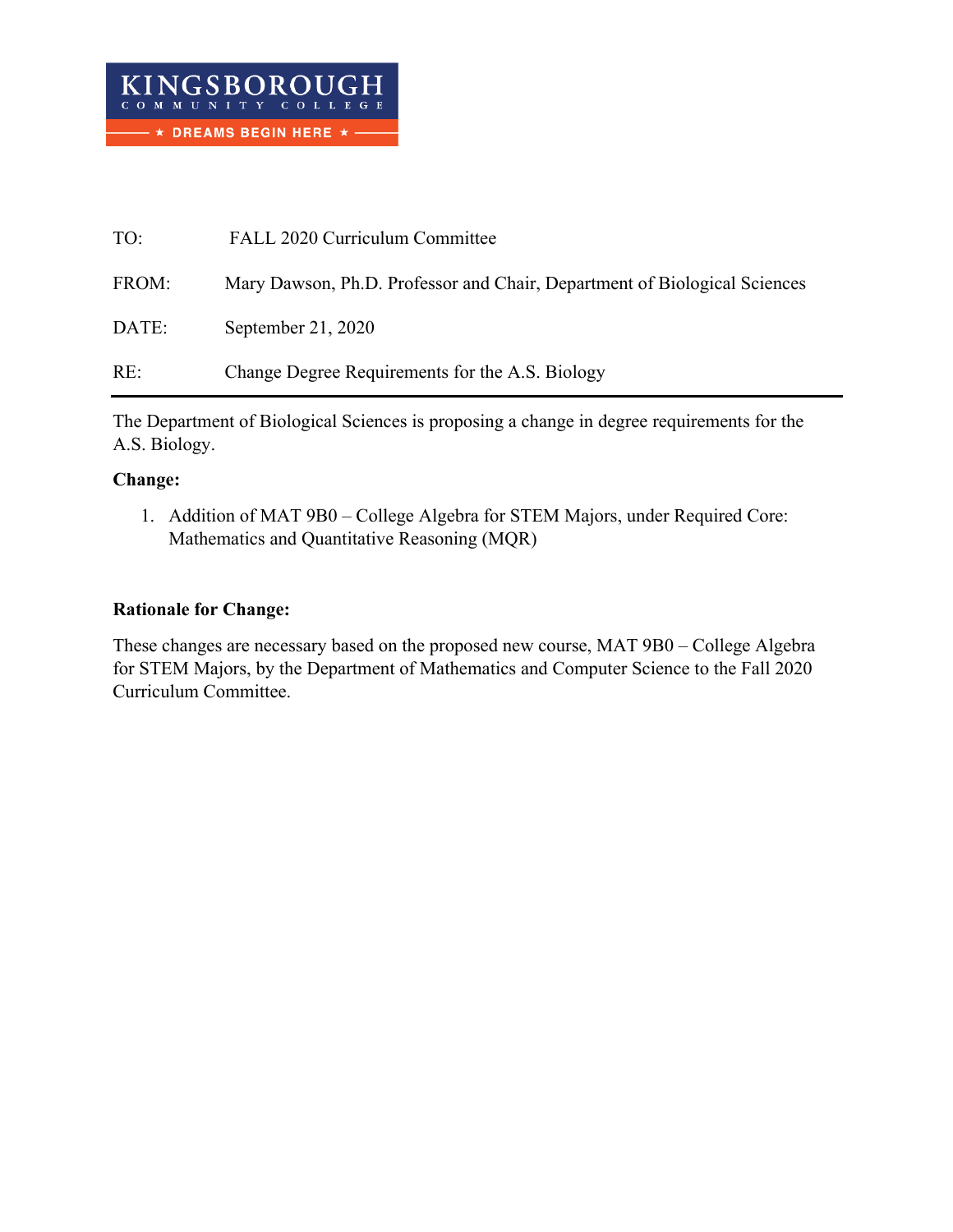| Add/Delete/Change | A.S. BIOLOGY                                                                              |                |
|-------------------|-------------------------------------------------------------------------------------------|----------------|
|                   | <b>HEGIS: 5604.00</b>                                                                     |                |
|                   | PROGRAM CODE: 01039                                                                       |                |
|                   |                                                                                           |                |
|                   | <b>CUNY CORE</b>                                                                          | <b>CREDITS</b> |
|                   |                                                                                           |                |
|                   | <b>REQUIRED CORE: (4 Courses, 13 Credits)</b>                                             | 13             |
|                   | When Required Core Courses are specified for a category, they are required for the        |                |
|                   | major                                                                                     |                |
|                   | ENG 1200 - Composition I                                                                  | $\overline{3}$ |
|                   | ENG 2400 - Composition II                                                                 | $\overline{3}$ |
|                   | Mathematical & Quantitative Reasoning*:                                                   | $\overline{3}$ |
| <b>ADD</b>        | MAT 9B0 - College Algebra for STEM Majors or                                              |                |
|                   | MAT 900 - College Algebra                                                                 |                |
|                   | Life and Physical Sciences*:                                                              | 4              |
|                   | BIO 1300 - General Biology I                                                              |                |
|                   |                                                                                           |                |
|                   | <b>FLEXIBLE CORE:</b> (6 Courses, 19 Credits)                                             | 19             |
|                   |                                                                                           |                |
|                   | When Flexible Core Courses are specified for a category, they are required for the major. |                |
|                   | One course from each Group A to D (Group E is satisfied by the courses shown). No         |                |
|                   | more than two courses can be selected from the same discipline.                           |                |
|                   |                                                                                           |                |
|                   | A. World Cultures and Global Issues                                                       |                |
|                   | B. U.S. Experience In Its Diversity                                                       |                |
|                   | C. Creative Expression                                                                    |                |
|                   | D. Individual & Society                                                                   |                |
|                   | E. Scientific World*:                                                                     |                |
|                   | BIO 1400 - General Biology II (4 crs.)                                                    |                |
|                   | MAT 1400 - Analytic Geometry and Pre-Calculus Mathematics (3 crs.)                        |                |
|                   |                                                                                           |                |
|                   | <b>DEPARTMENT REQUIREMENTS</b> (3 Courses, 11 to 12 Credits)                              | 11 to 12       |
|                   | CHM 1100 - General Chemistry I                                                            | 4              |
|                   | CHM 1200 - General Chemistry II                                                           | 4              |
|                   | CP 1100 - Introduction to Computers and Computer Applications (4 crs) or                  | $4 - 3$        |
|                   | BIO/CIS 6000 - Computer Applications in Bioinformatics (3 crs.)                           |                |
|                   |                                                                                           |                |
|                   | <b>CONCENTRATIONS: (2 Courses, 8 Credits)</b>                                             | 8              |
|                   | Select one (1) of the following concentrations:                                           |                |
|                   |                                                                                           |                |
|                   | <b>Biology Transfer:</b> (2 Courses, 8 Credits)                                           | 8              |
|                   | Select two (2) of the following Biology Laboratory courses:                               |                |
|                   | BIO 2100 - Comparative Anatomy (4 crs.) or                                                |                |
|                   | BIO 2200 - Developmental Biology (4 crs.) or                                              |                |
|                   | BIO 5000 - General Microbiology (4 crs.) or                                               |                |
|                   | BIO 5200 - Marine Biology (4 crs.) or                                                     |                |
|                   | BIO 5300 - Ecology (4 crs.) or                                                            |                |
|                   | BIO 5800 - Recombination DNA Technology (4 crs.) or                                       |                |
|                   | BIO 5900 - Genetics (4 crs.) or                                                           |                |
|                   | BIO 6500 - Molecular and Cellular Biology (4 crs.)                                        |                |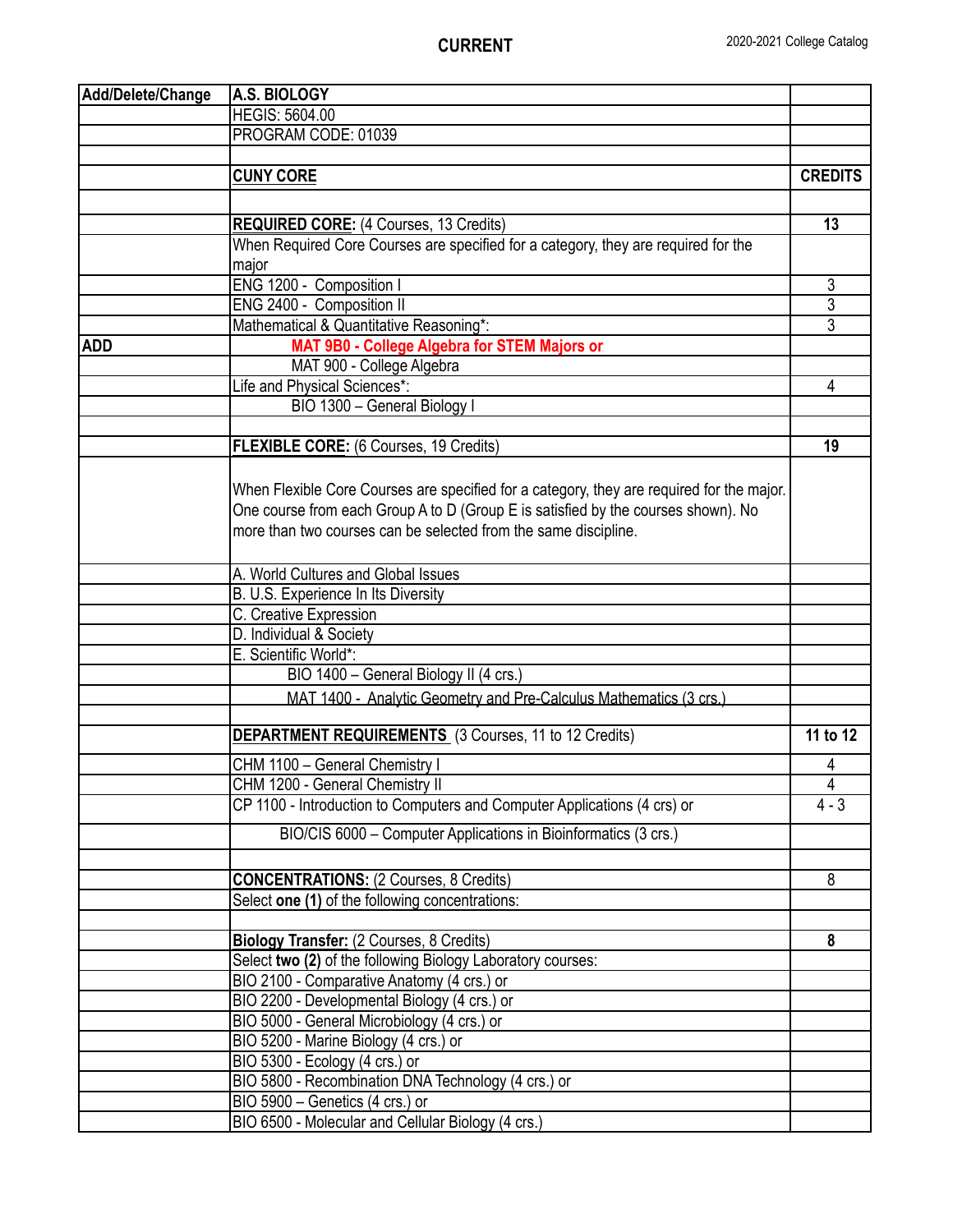| <b>OR</b>                                                                                        |         |
|--------------------------------------------------------------------------------------------------|---------|
|                                                                                                  |         |
| Allied Health Transfer (2 Courses, 8 Credits):                                                   | 8       |
| BIO 1100 - Human Anatomy and Physiology I (4 crs.)                                               |         |
| BIO 1200 - Human Anatomy and Physiology II (4 crs.)                                              |         |
|                                                                                                  |         |
| <b>ELECTIVES:</b> 8 - 9 credits sufficient to meet the required total 60 credits for the degree. | $8 - 9$ |
|                                                                                                  |         |
| Allied Health Transfer Option, Suggested Elective:                                               |         |
| BIO/MAT 9100 - Biostatistics (4 crs.)                                                            |         |
|                                                                                                  |         |
| Transfer to a Physician Assistant Program, Suggested Elective:                                   |         |
| BIO 5100 - Microbiology in Health and Disease (4 crs.)                                           |         |
|                                                                                                  |         |
| <b>TOTAL CREDITS: 60</b>                                                                         | 60      |
|                                                                                                  |         |
| *This program has a waiver to require particular courses in the Common Core, otherwise more      |         |
| than the minimum credits for the degree may be necessary.                                        |         |
|                                                                                                  |         |
|                                                                                                  |         |
|                                                                                                  |         |
|                                                                                                  |         |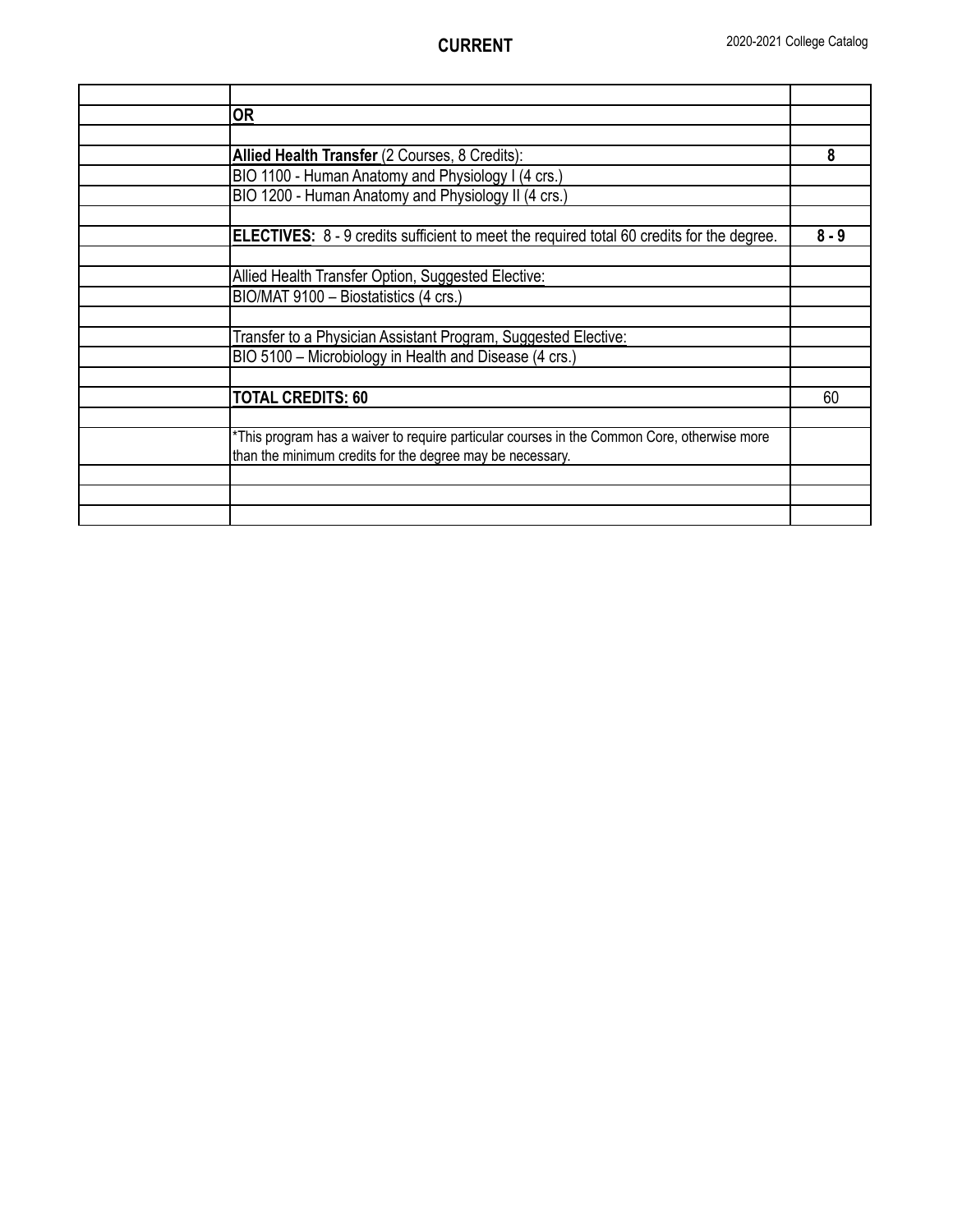| Add/Delete/Change | A.S. BIOLOGY                                                                              |                |
|-------------------|-------------------------------------------------------------------------------------------|----------------|
|                   | <b>HEGIS: 5604.00</b>                                                                     |                |
|                   | PROGRAM CODE: 01039                                                                       |                |
|                   |                                                                                           |                |
|                   | <b>CUNY CORE</b>                                                                          | <b>CREDITS</b> |
|                   |                                                                                           |                |
|                   | <b>REQUIRED CORE:</b> (4 Courses, 13 Credits)                                             | 13             |
|                   | When Required Core Courses are specified for a category, they are required for the        |                |
|                   | major                                                                                     |                |
|                   | ENG 1200 - Composition I                                                                  | 3              |
|                   | ENG 2400 - Composition II                                                                 | $\overline{3}$ |
|                   | Mathematical & Quantitative Reasoning*:                                                   | $\overline{3}$ |
|                   | MAT 9B0 - College Algebra for STEM Majors or                                              |                |
|                   | MAT 900 - College Algebra                                                                 |                |
|                   | Life and Physical Sciences*:                                                              | 4              |
|                   | BIO 1300 - General Biology I                                                              |                |
|                   |                                                                                           |                |
|                   | FLEXIBLE CORE: (6 Courses, 19 Credits)                                                    | 19             |
|                   | When Flexible Core Courses are specified for a category, they are required for the major. |                |
|                   | One course from each Group A to D (Group E is satisfied by the courses shown). No         |                |
|                   | more than two courses can be selected from the same discipline.                           |                |
|                   |                                                                                           |                |
|                   | A. World Cultures and Global Issues                                                       |                |
|                   | B. U.S. Experience In Its Diversity                                                       |                |
|                   | C. Creative Expression                                                                    |                |
|                   | D. Individual & Society                                                                   |                |
|                   | E. Scientific World*:                                                                     |                |
|                   | BIO 1400 - General Biology II (4 crs.)                                                    |                |
|                   | MAT 1400 - Analytic Geometry and Pre-Calculus Mathematics (3 crs.)                        |                |
|                   | <b>DEPARTMENT REQUIREMENTS</b> (3 Courses, 11 to 12 Credits)                              | 11 to 12       |
|                   | CHM 1100 - General Chemistry I                                                            | 4              |
|                   | CHM 1200 - General Chemistry II                                                           | 4              |
|                   | CP 1100 - Introduction to Computers and Computer Applications (4 crs) or                  | $4 - 3$        |
|                   |                                                                                           |                |
|                   | BIO/CIS 6000 - Computer Applications in Bioinformatics (3 crs.)                           |                |
|                   |                                                                                           |                |
|                   | <b>CONCENTRATIONS: (2 Courses, 8 Credits)</b>                                             | 8              |
|                   | Select one (1) of the following concentrations:                                           |                |
|                   |                                                                                           |                |
|                   | <b>Biology Transfer:</b> (2 Courses, 8 Credits)                                           | 8              |
|                   | Select two (2) of the following Biology Laboratory courses:                               |                |
|                   | BIO 2100 - Comparative Anatomy (4 crs.) or                                                |                |
|                   | BIO 2200 - Developmental Biology (4 crs.) or                                              |                |
|                   | BIO 5000 - General Microbiology (4 crs.) or                                               |                |
|                   | BIO 5200 - Marine Biology (4 crs.) or                                                     |                |
|                   | BIO 5300 - Ecology (4 crs.) or                                                            |                |
|                   | BIO 5800 - Recombination DNA Technology (4 crs.) or                                       |                |
|                   | BIO 5900 - Genetics (4 crs.) or                                                           |                |
|                   | BIO 6500 - Molecular and Cellular Biology (4 crs.)                                        |                |
|                   |                                                                                           |                |
|                   | <b>OR</b>                                                                                 |                |